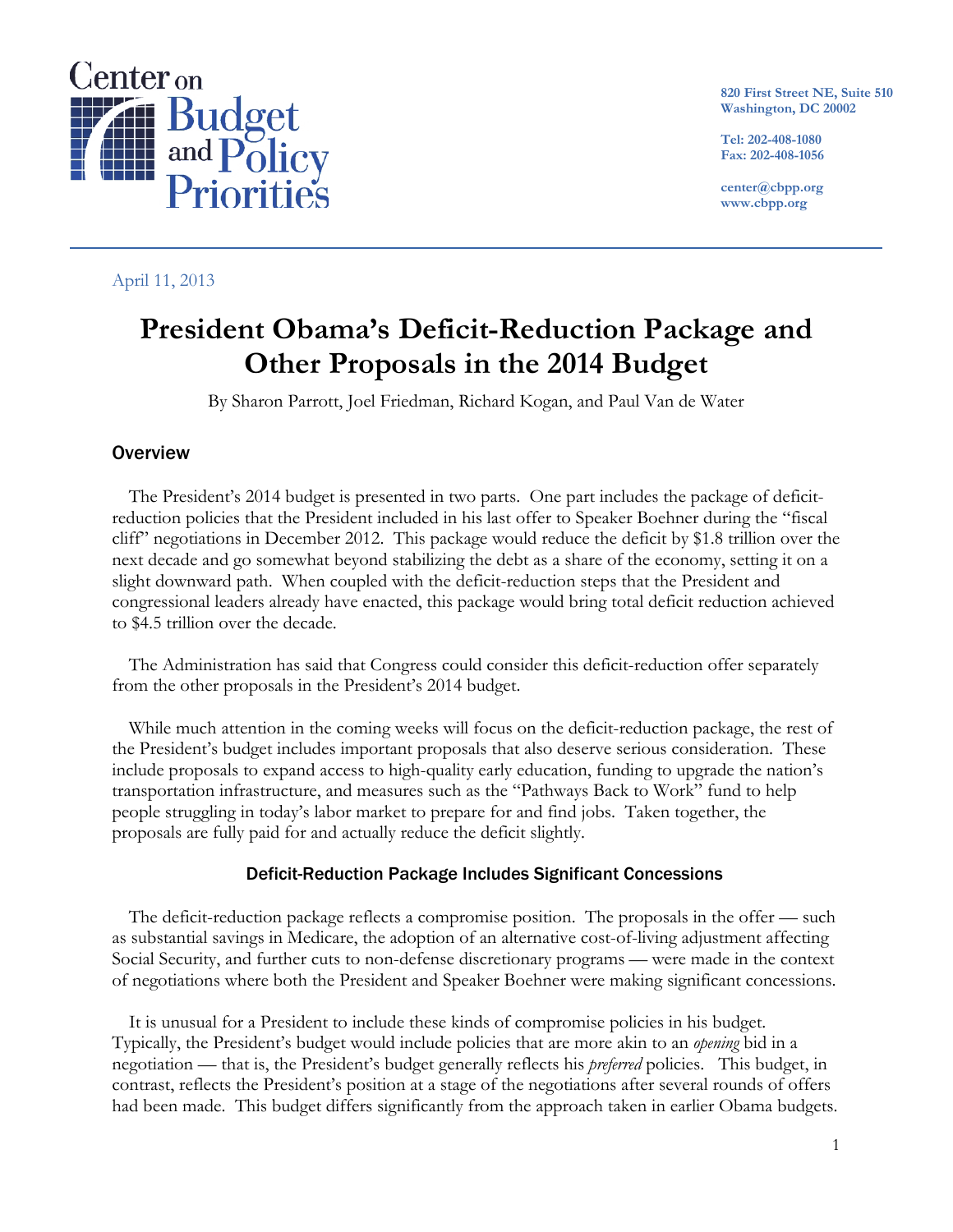As it stands, the package makes tough policy choices while largely adhering to the principle, as enunciated by the Bowles-Simpson commission, that deficit reduction should not increase poverty or inequality. Nevertheless, the budget's substantial spending cuts, both in entitlements and discretionary programs, would have real-world consequences for millions of individuals and families. Policymakers should consider those proposals only as part of a package that both replaces sequestration and reduces the deficit enough to stabilize the debt, and that includes measures that raise revenue in a progressive manner. To ensure that such a package is balanced, policymakers have little room to cut further into programs without jeopardizing services on which millions of families of modest means rely and shortchanging funding for investments important to future economic growth such as education, research, and infrastructure.

### Key Elements of the President's Budget: The Deficit-Reduction Package

The Center on Budget and Policy Priorities has for several years analyzed budget proposals using an alternative baseline that the Committee for a Responsible Federal Budget also uses. The baseline provides a benchmark for measuring proposed deficit-reduction packages on an apples-to-apples basis. (For more information on this alternative baseline, see the Appendix.) We calculated the budget figures used in this analysis in the same manner as our prior analyses of deficit-reduction packages, including the budget resolutions from House and Senate Budget Committee Chairs Paul Ryan and Patty Murray<sup>1</sup> and the original deficit-reduction plan from Alan Simpson and Erskine Bowles when they were co-chairs of the presidential fiscal commission.

The President's budget replaces sequestration with a more balanced mix of spending cuts and revenue increases that secures \$1.8 trillion in deficit reduction over the ten-year budget window significantly more than sequestration. Indeed, it includes enough additional deficit reduction to put the nation on a more sustainable fiscal course. In total, it would reduce the deficit to 1.7 percent of gross domestic product (GDP) by 2023. The budget not only would stop the debt from rising as a share of the economy, it would put the debt-to-GDP ratio on a modest downward path, with debt held by the public dropping from the 2013 level of 77 percent of GDP to 73 percent of GDP by the end of the decade.

The President's deficit-reduction package achieves the \$1.8 trillion in deficit reduction through a set of revenue increases and spending reductions. The savings from this package would come on top of the \$2.75 trillion in deficit reduction over the same ten-year period that policymakers have enacted since 2010, when they began taking steps to reduce the deficit after the Bowles-Simpson commission finished its work.<sup>2</sup> As Table 1 shows, the combined effect of the budget's deficitreduction package and the previously enacted measures would be to reduce deficits by \$4.5 trillion over the decade.

 $\overline{a}$ 

<sup>&</sup>lt;sup>1</sup> See for example Richard Kogan, *An Apples-to-Apples Comparison of the Deficit-Reduction Figures in the House and Senate Budget Plans*, Center on Budget and Policy Priorities, March 19, 2013, at http://www.cbpp.org/files/3-19-13bud2.pdf.

<sup>2</sup> See CBPP, *Most Deficit Savings Have Come from Program Cuts*, http://www.offthechartsblog.org/most-deficit-savingshave-come-from-program-cuts/.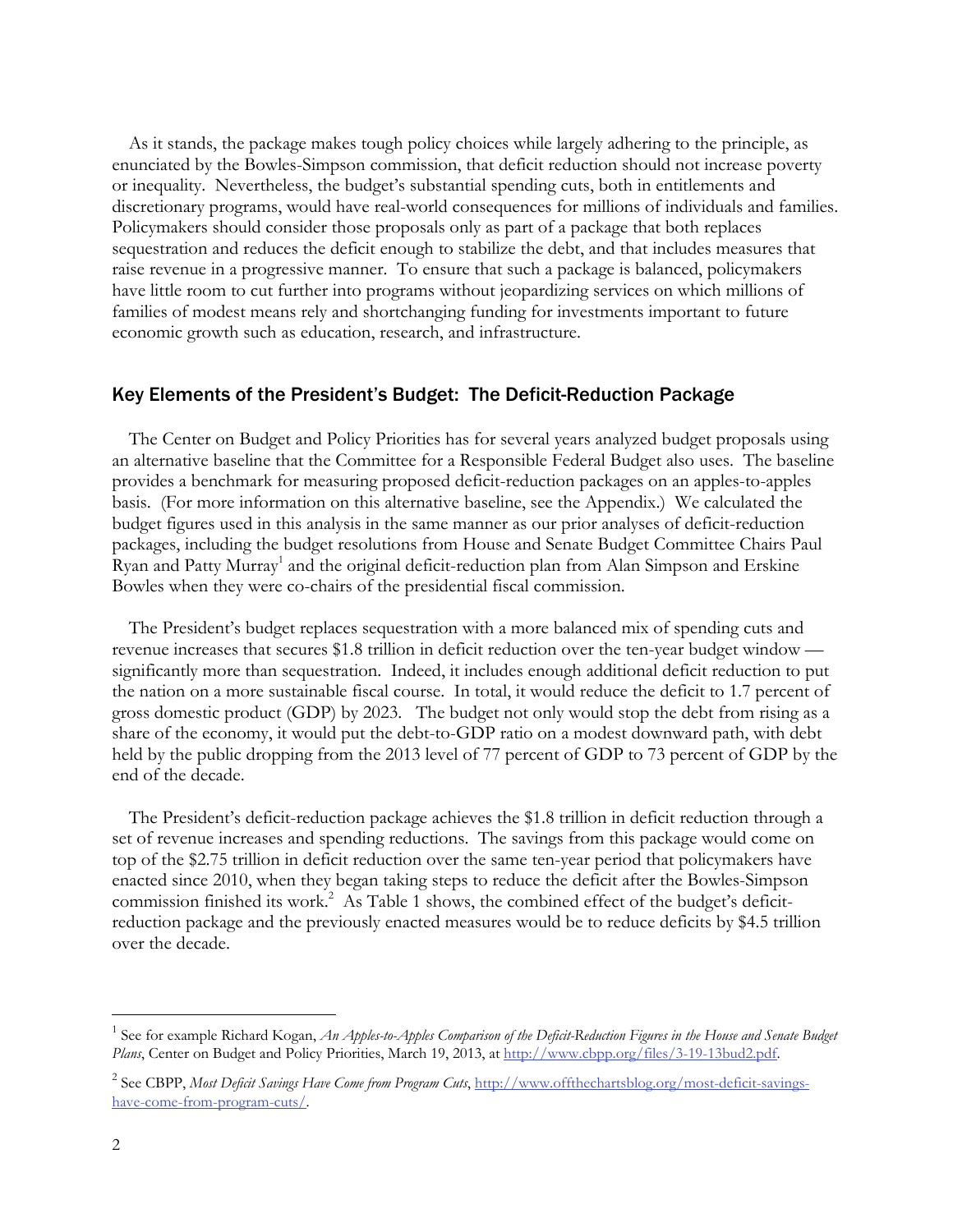The President's additional budget proposals, which the Administration views as separate from the deficit-reduction package, are more than offset (reducing the deficit slightly).

The deficit-reduction package also includes \$50 billion in 2014 funding increases for infrastructure improvements designed to bolster the economy in the short run and invest in the nation's long-term economic health by addressing well-documented infrastructure needs. (See Box 1 on page 5.) The March 2013 jobs report issued last week provides fresh evidence that the economy, though continuing to improve overall, still struggles to produce enough new jobs to lift employment rates.

The approach of gradually reducing the debt ratio while investing in needed infrastructure improvements in the near term stands in stark contrast to the austerity-dominated House Republican budget, which would balance the budget by the end of the decade through very large budget cuts that begin right away. That approach would slow the recovery by imposing significant near-term economic headwinds, in addition to those already in place due to the expiration of the payroll tax cut and the 2013 sequestration cuts.<sup>3</sup>

| Table 1                                                                                                                                            |                                 |                            |       |
|----------------------------------------------------------------------------------------------------------------------------------------------------|---------------------------------|----------------------------|-------|
| <b>Existing Deficit Reduction Plus Effects of President Obama's 2014 Budget</b><br>(Cumulative 10-year totals, 2014-2023, in trillions of dollars) |                                 |                            |       |
|                                                                                                                                                    | <b>Policy</b><br><b>Savings</b> | Interest<br><b>Savings</b> | Total |
| Already enacted:                                                                                                                                   |                                 |                            |       |
| Discretionary programs, relative to 2010 baseline                                                                                                  | $1.6\,$                         | 0.3                        | 1.9   |
| ATRA ("fiscal cliff" bill, January 2013)                                                                                                           | 0.7                             | 0.1                        | 0.8   |
| Total deficit reduction to date                                                                                                                    | 2.3                             | 0.5                        | 2.8   |
| Deficit-reduction package in President's budget                                                                                                    | $1.5\,$                         | 0.2                        | 1.8   |
| Total, enacted and proposed deficit-reduction package                                                                                              | 3.9                             | 0.7                        | 4.5   |
| Additional policies in budget                                                                                                                      | 0.1                             | $\cdot^*$                  | 0.1   |
| Total, enacted and all proposals in the President's budget                                                                                         | 3.9                             | 0.6                        | 4.6   |
| *Increases interest costs by less than \$50 billion.<br>May not add due to rounding.                                                               |                                 |                            |       |

Source: CBPP analysis of *Fiscal Year 2014 Budget of the United States Government,* summary tables

-

### Health Care Programs

The President's budget includes \$401 billion in savings in mandatory health care programs — \$371 billion from Medicare, \$22 billion from Medicaid, and \$8 billion from the Federal Employees Health Benefits Program.

More than three-quarters of the Medicare savings stem from reductions in payments to Medicare providers. The largest single proposal — raising \$123 billion over ten years — would secure the same low prices for drugs prescribed to low-income Medicare beneficiaries that *Medicaid* pays for

<sup>3</sup> Joel Friedman and Robert Greenstein, *Commentary: Why Balancing the Budget by the End of the Decade Is Not the Right Goal*, Center on Budget and Policy Priorities, March 20, 2013, at http://www.cbpp.org/cms/?fa=view&id=3935.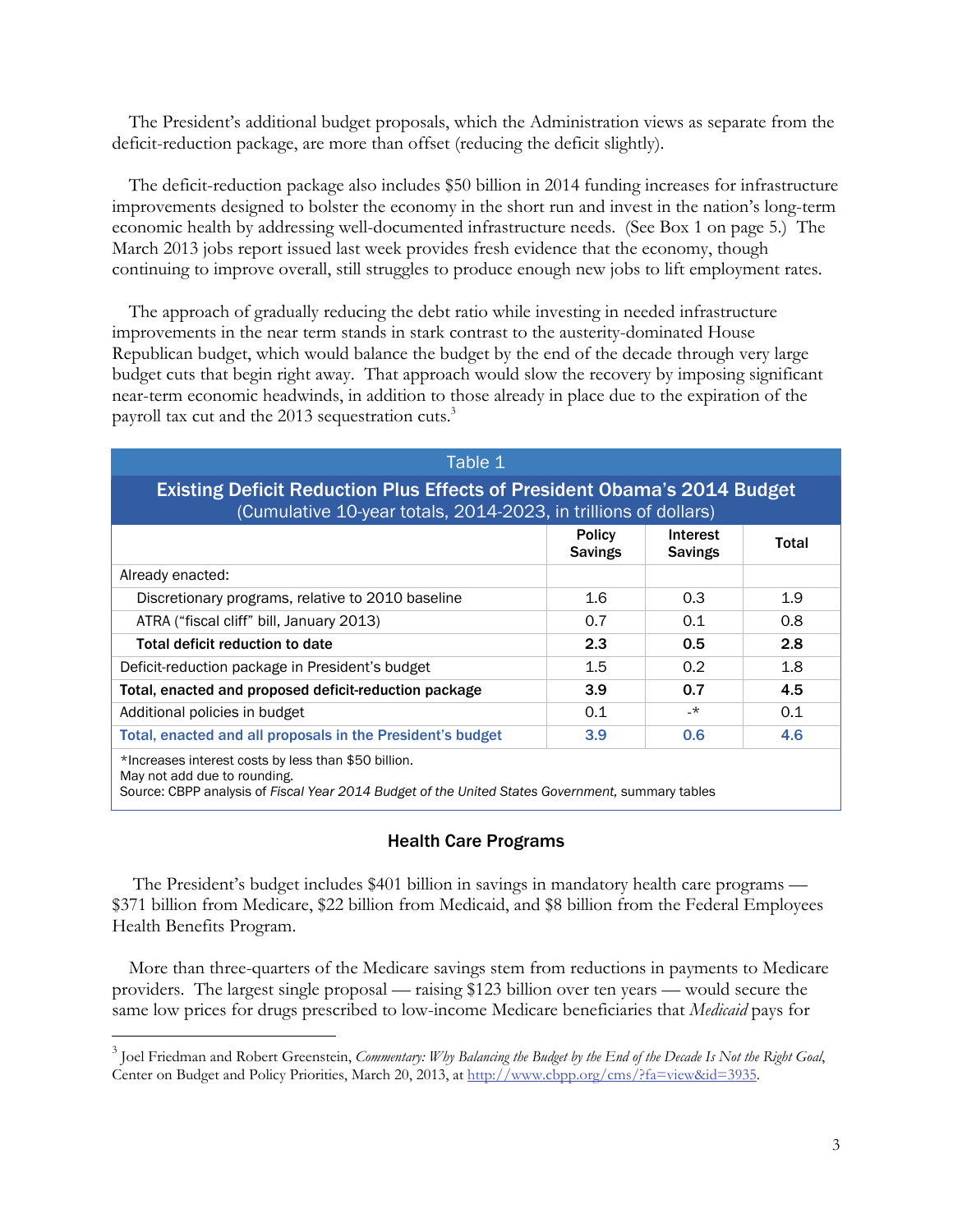those drugs. Due to opposition from the pharmaceutical industry, this drug rebate proposal faces stiff opposition on Capitol Hill. If this sound proposal is not adopted, achieving the Administration's level of Medicare savings will prove very difficult.

This proposal and most of the other Medicare provider proposals were in last year's budget, but there are a few new ones as well. These include reducing payments to Medicare Advantage plans to correct inaccuracies in Medicare's "risk adjustment" system, changing payments for clinical laboratory services, and implementing bundled payments for post-acute care services.

The budget also includes earlier Administration proposals for further structural changes in Medicare. The budget would increase the income-related premiums paid by upper-income beneficiaries and gradually expand those premiums to cover a larger fraction of beneficiaries. It would also increase cost-sharing for *new* beneficiaries by raising the deductible for physician services, introducing co-payments for certain home health care services, and introducing a premium surcharge for those who purchase Medigap supplement plans that provide near-first-dollar coverage (which encourages greater utilization of health care services). Finally, the budget would strengthen the Independent Payment Advisory Board and lower Medicare's target spending growth rate per beneficiary, now set at the rate of GDP growth per capita plus 1 percentage point, to GDP growth per capita plus *0.5* percentage points. The savings from these proposals would grow substantially beyond the ten-year budget window.

The budget also proposes cancelling the 2-percent across-the-board Medicare sequestration and the scheduled 24-percent cut in physician payments required by Medicare's sustainable growth rate (SGR) formula. Thus, a portion of the proposed savings would effectively replace the Medicare savings from the sequestration and SGR cuts.

The budget achieves *Medicaid* savings largely by reducing payments for prescription drugs and durable medical equipment and curbing fraud and abuse. It does not include two prior Administration proposals that would have significantly shifted costs to states — establishing a "blended rate" for Medicaid and the Children's Health Insurance Program and restricting states' use of provider taxes to help finance their Medicaid programs. The Administration now recognizes that shifting costs to states could discourage them from taking up health reform's Medicaid expansion by effectively raising states' share of the expansion's cost. This change in policy affirms that the federal government will continue to pick up nearly all of that cost, as the health reform law requires.

### Chained CPI

The budget proposes to use a different measure of inflation, the chained Consumer Price Index (CPI), to adjust benefits in certain programs and key parameters of the tax code (such as the tax brackets, personal exemptions, and standard deductions). The chained CPI fully takes into account consumers' ability to substitute between goods in response to changes in relative prices. It also adjusts for a bias in the regular CPI (the index to which those automatic adjustments are now linked) that results from using small samples in the local indexes that combine to form the national CPI.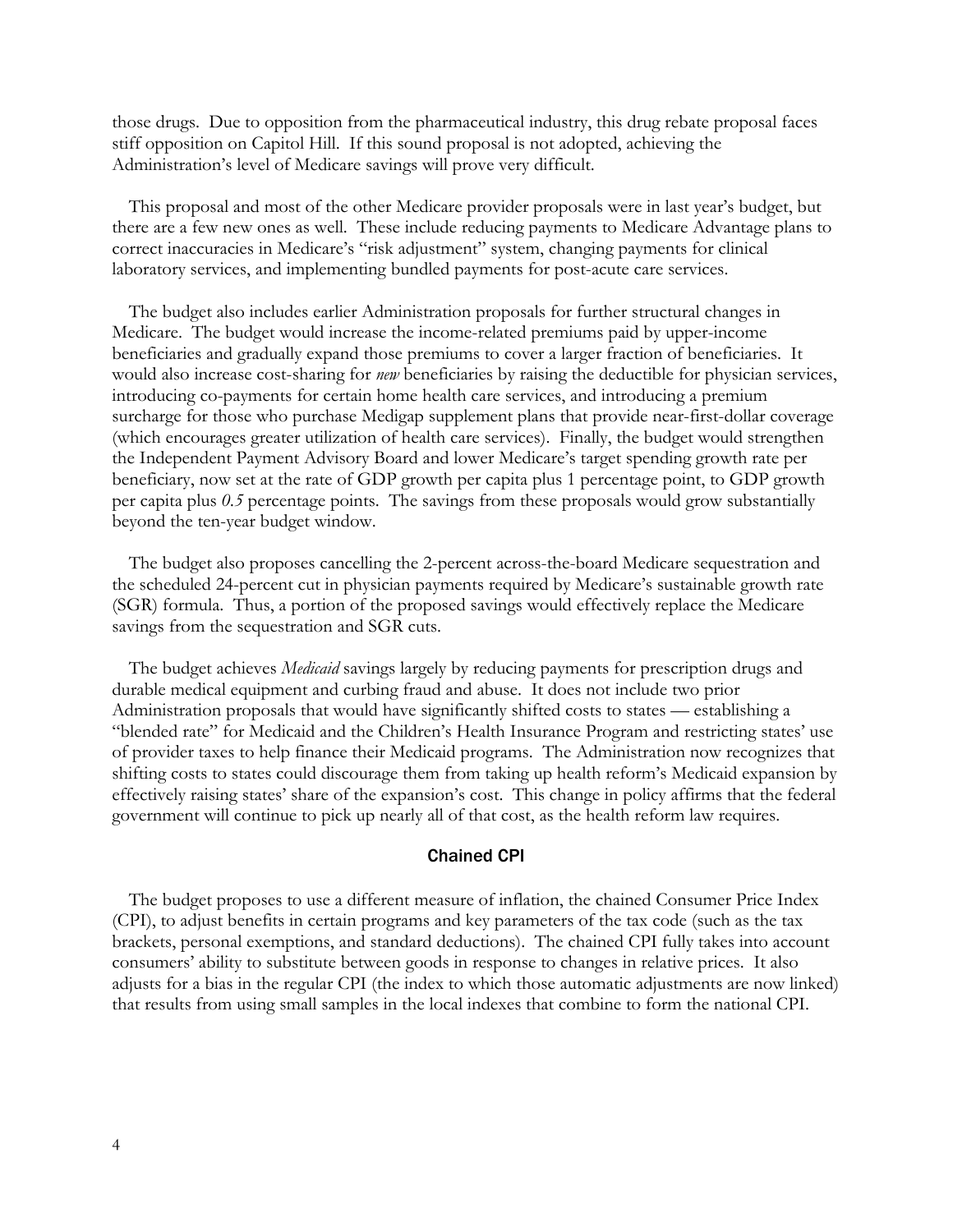## Box 1: Higher 2014 Deficit Appropriate Given Weakness of Economy

Some have noted that while the President's budget would shrink deficits substantially over the next decade, putting the debt on a modest downward path as a share of the economy, it nonetheless would result in a somewhat higher deficit in *2014* than under current law (with the sequestration cuts remaining in place)*.* This is a positive, not a negative, element of the plan.

Stabilizing deficits and debt over the longer term is an important goal. The debt cannot grow faster than the economy over many years without impairing future productivity growth and, ultimately, living standards. In a crisis, international credit markets might refuse to lend to the U.S. public or private sectors at a reasonable price. But, given the economy's current weakness, too much deficit reduction too soon would exert a drag on growth, slowing job creation and a return to full employment.

Job creation in March was disappointing, and the drop in the unemployment rate over the past two months (to a still very high 7.6 percent) reflected people's decisions to stop looking for work, not expanded job opportunities. Nearly two out of every five unemployed people have been looking for work for more than six months, many for much longer. Some 22 million people who want to work can't find a job or can only find a part-time job when they want full-time work.

That is why former Office of Management and Budget and CBO director Peter Orszag, former Federal Reserve Board Vice Chairman Alan Blinder, and many other economic and budget experts have said that the right mix of policies is to shore up the still-fragile recovery and increase employment in the short term while enacting serious deficit-reduction measures that will phase in gradually as the economy strengthens.

The President's budget takes this approach. It replaces sequestration — which includes substantial cuts in 2013 and 2014 — with a more balanced deficit-reduction package that phases in spending cuts and revenue increases more gradually, while still shrinking deficits substantially over the decade. The deficit-reduction package also includes \$50 billion in infrastructure funding in 2014, which will boost the economic recovery in the intermediate term while complementing private investment in boosting productivity and growth over the longer term. In addition, other proposals in the budget call for additional investment in infrastructure and support for employment-boosting initiatives.

CBO estimates that sequestration will shrink GDP by 0.6 percent by the end of 2013 and cost 750,000 jobs. The approach in the President's budget — replacing those ill-timed cuts with a better-timed package that achieves more deficit reduction by the end of the decade and more growth and jobs now — is sound policy.

The Congressional Budget Office (CBO) assumes that the chained CPI will grow by about 0.25 percentage points per year less rapidly than the regular CPI.

While the budget would apply the chained index to the computation of cost-of-living adjustments (COLAs) in Social Security and federal retirement programs, it exempts means-tested programs, notably Supplemental Security Income for very poor seniors and people with disabilities.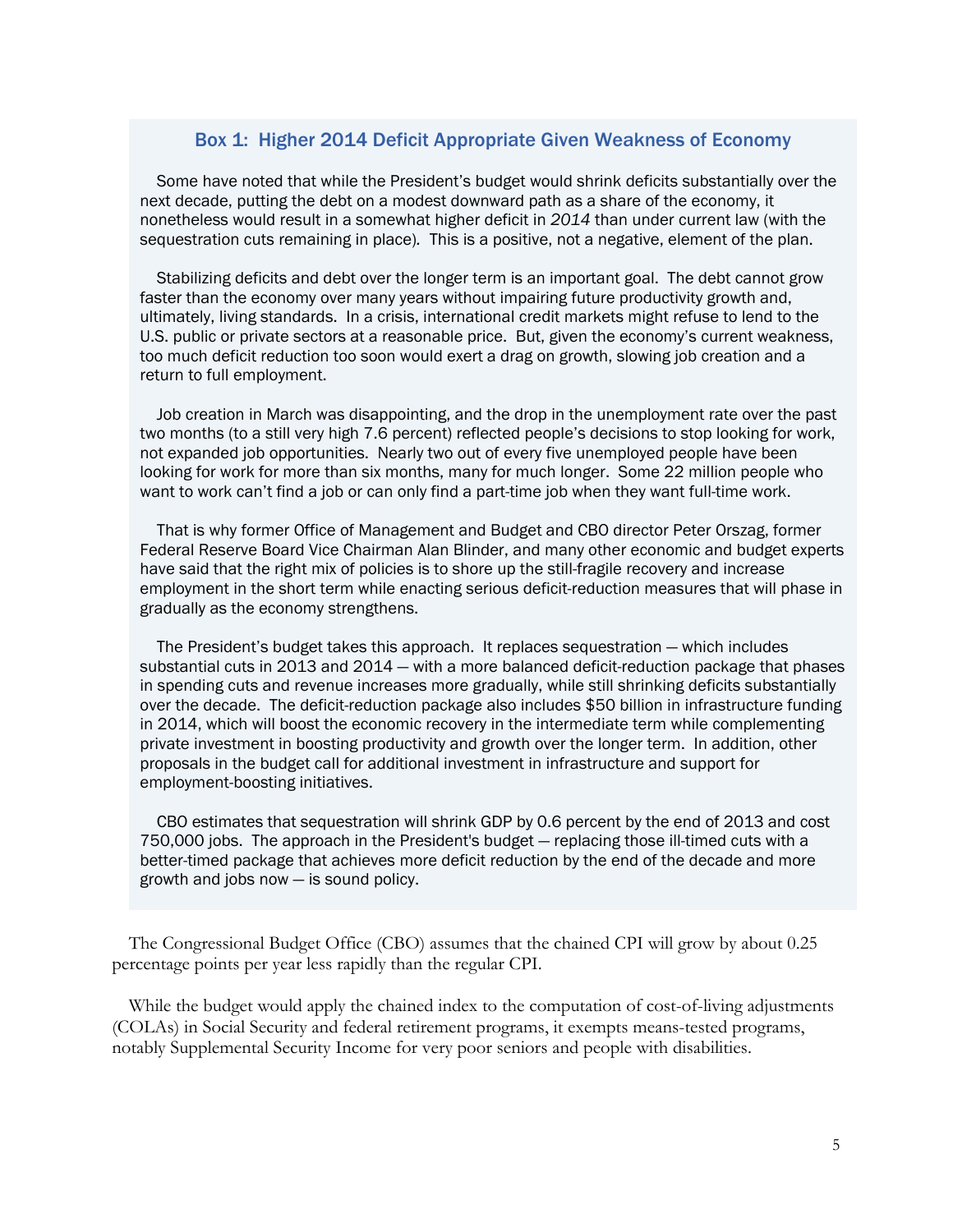The budget also provides special protection from the switch to the chained CPI for the oldest seniors and others who receive Social Security for a very long time. That would take the form of a special increase — equal to 5 percent of the *average* retiree benefit, or about \$750 a year in today's dollars — for long-term recipients, phased in gradually for elderly beneficiaries between ages 76 and 85 and for disabled beneficiaries who have been on the rolls for 15 years or more. The adjustment would start in 2020.

A laudable feature of the proposed benefit "bump" is that it gives more help to seniors receiving smaller Social Security benefits. All beneficiaries would receive the same basic *dollar* increase, which would translate into different *percentage* increases in benefits — 5 percent for an average beneficiary, about 10 percent for a low-paid worker, and about 2 percent for those at the top. Both the benefit "bump" and this progressive feature were part of both the Bowles-Simpson and Domenici-Rivlin deficit-reduction plans.

The chained CPI, which would take effect in 2015, contributes \$230 billion in savings over the 2015-2023 period — \$130 billion in benefit reductions and \$100 billion from additional revenue.

#### Cuts in Discretionary Program Funding

The budget proposes to replace sequestration for all years — 2013 through 2021 — with other deficit-reduction measures. While most of the proposed deficit reduction is in the form of higher revenues and lower entitlement spending, the budget also reduces funding for discretionary programs by \$200 billion below the already austere caps set in the 2011 Budget Control Act (BCA). The \$200 billion in proposed cuts are evenly split between defense and non-defense programs, consistent with the President's December offer to Speaker Boehner. Non-defense discretionary programs include a broad set of government functions, such as education, public health, law enforcement, veterans' health care, housing supports for low-income families, and scientific and medical research.

The cuts in non-defense discretionary program funding are ill-advised. The BCA funding caps already significantly constrain this area of the budget. In fact, under the BCA caps, spending for non-defense discretionary programs is on track to reach, by 2016, its lowest level on record as a share of the economy (these data go back to 1962). This area of the budget, which has been cut significantly in recent years and is not a driver of longer-term deficits, would be cut still more deeply under the President's budget.

That said, the additional cuts in the President's budget do not take effect until 2017, by which time the economy is expected to have recovered. Also, while non-defense and defense discretionary spending would be lower under the President's budget than under the BCA caps, they would be substantially above the extremely low levels to which they will fall if sequestration remains in place.

#### Upper-Income Revenue Increases

The deficit-reduction component of the budget includes two proposals that together would raise \$583 billion in revenues from upper-income taxpayers.

**Limit on tax deductions and exclusions.** This proposal would affect only taxpayers in tax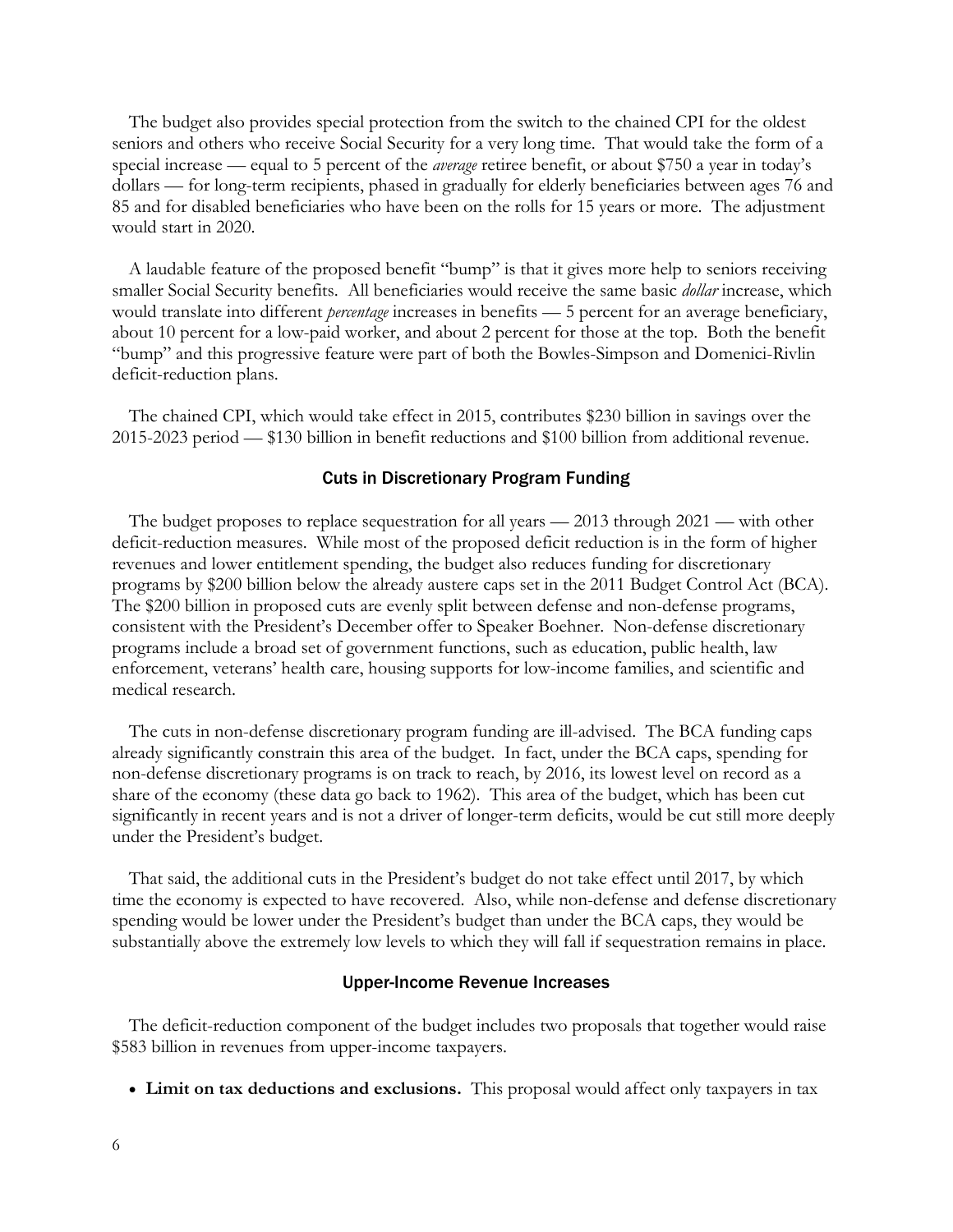# Box 2: Spending Outside Social Security and Medicare Would *Fall* as a Share of GDP Under Obama Budget

Under the Obama budget, including both the deficit-reduction package and the rest of the budget proposals, federal spending outside Social Security and Medicare would fall as a share of GDP.

- Non-defense discretionary spending would fall from 3.7 percent of GDP in 2013 to 2.5 percent in 2023, the lowest level on record with data back to 1962.
- Spending for mandatory programs other than Social Security and Medicare a budget category that includes Medicaid and the costs of the health reform law — would decline from 5.4 percent of GDP in 2013 to 5.2 percent in 2023.
- Entitlement and mandatory programs other than Social Security, Medicare, and Medicaid would fall from 3.8 percent of GDP in 2013 to 3.2 percent in 2023.

brackets higher than 28 percent — roughly the top 2 percent of households. Under current tax policy, these very high-income households receive a larger benefit than other taxpayers from tax deductions (such as for mortgage interest and charitable giving) and exclusions (such as for employer-provided health insurance). This proposal would raise \$529 billion over ten years by limiting the value of itemized deductions, above-the-line deductions, and some tax exclusions to 28 cents on the dollar, bringing the tax benefits that the highest-income households face more in line with the benefits of upper-middle-income households.

The idea of an across-the-board limit on tax expenditures has bipartisan support. During last year's campaign, Governor Romney called for limiting these tax breaks, and Speaker Boehner expressed support for a limit during his last budget negotiation with President Obama, proposing \$1 trillion in tax increases to be raised largely by reducing tax expenditures. A number of different approaches to limiting tax expenditures have been floated, but the President's proposal has the strongest design of those that have been discussed because it retains incentives at the *margin* for deductible expenditures, particularly charitable giving. Other options tend to impose a hard cap on tax expenditures that an individual can claim, which eliminates all incentives for further deductible expenditures once an individual reaches the cap.

Retaining marginal incentives for deductible expenditures is particularly important in the case of charitable giving. The President's proposal would leave in place a tax subsidy for unlimited amounts of charitable giving by high-income filers, providing 28 cents on the dollar for additional amounts of charitable giving. For this reason, estimates from the Urban-Brookings Tax Policy Center suggest that such a limit would have only a modest impact on total charitable giving, reducing it by roughly 2 to 3 percent.<sup>4</sup>

**Buffet Rule.** The Buffett Rule is the principle that people at the top of the income scale

-

<sup>&</sup>lt;sup>4</sup> CBPP calculation based on estimates from the Urban-Brookings Tax Policy Center in Joseph Cordes, "Effects of Limiting Charitable Deductions on Nonprofit Finances," February 28, 2013,

http://www.urban.org/taxandcharities/upload/cordesv5.pdf.; and Giving USA Foundation; *Giving USA 2012: The Annual Report on Philanthropy for the Year 2011*, http://store.givingusareports.org/2012-Giving-USA-The-Annual-Reporton-Philanthropy-for-the-Year-2011-Executive Summary-P43.aspx.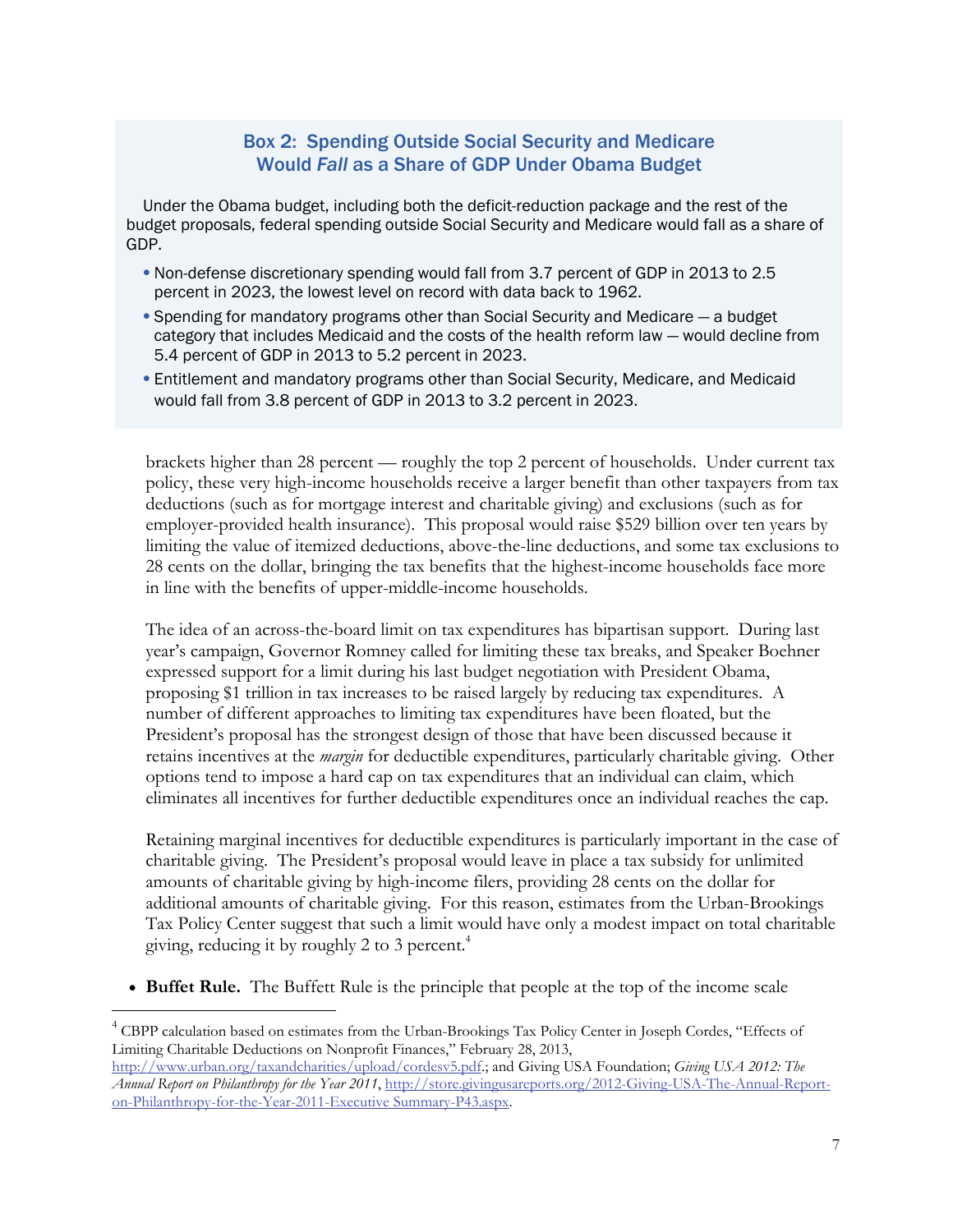should not pay less of their incomes in taxes than middle-income households. Such inequities should be addressed by reducing the ability of high-income taxpayers to use tax breaks to reduce their taxes. The Administration proposes to implement the Buffett Rule with a "fair share tax" that would raise \$53 billion in revenues over ten years by ensuring that those with annual incomes above \$1 million generally pay at least 30 percent of their income in taxes (with protections for charitable giving).

### Other Savings

The deficit-reduction component of the President's budget achieves \$202 billion in savings from cuts in several mandatory spending programs outside of health care and Social Security and from additional fees and revenues. The savings come from requiring federal workers to contribute more toward retirement, cuts in farm subsidies, improvements in program integrity achieved by providing additional resources to reduce errors and fraud, and increased fees in areas such as the Transportation Safety Administration and the Pension Benefit Guarantee Corporation. The total also includes additional revenues from increased IRS enforcement.

### Proposals Outside the Deficit-Reduction Package

While much attention in the coming weeks will focus on the deficit-reduction package, the rest of the President's budget includes important proposals that also merit serious consideration. These include proposals to expand access to high-quality early education, funding to upgrade the nation's transportation infrastructure, and measures such as the "Pathways Back to Work" fund to help people struggling in today's labor market to prepare for and find jobs. Taken together, the proposals are slightly more than offset, reducing the deficit over ten years by a small amount.<sup>5</sup>

A complete analysis of the proposals in the budget is beyond the scope of this paper, so we highlight here several key proposals.

#### Expanding Access to Preschool

The President's budget includes an initiative to expand high-quality early education with an emphasis on ensuring that low- and moderate-income children attend early education programs that put them on a path to success in school.

The proposal includes three main components: \$75 billion in mandatory funding over ten years for states to expand access to preschool for children in families under 200 percent of the poverty line; \$15 billion in mandatory funding over the next ten years to extend the evidence-based home visiting program now funded through 2014 under the Affordable Care Act; and \$1.4 billion in 2014 to expand high-quality early education for infants and toddlers through partnerships between Early Head Start and child care providers. (The budget also includes additional funding for discretionary and mandatory child care funding.)

-

<sup>&</sup>lt;sup>5</sup> For these proposals, the budget achieves modest net savings by assuming future war costs that are somewhat below the levels reflected in the CBPP baseline, which mirrors the CBO war drawdown path.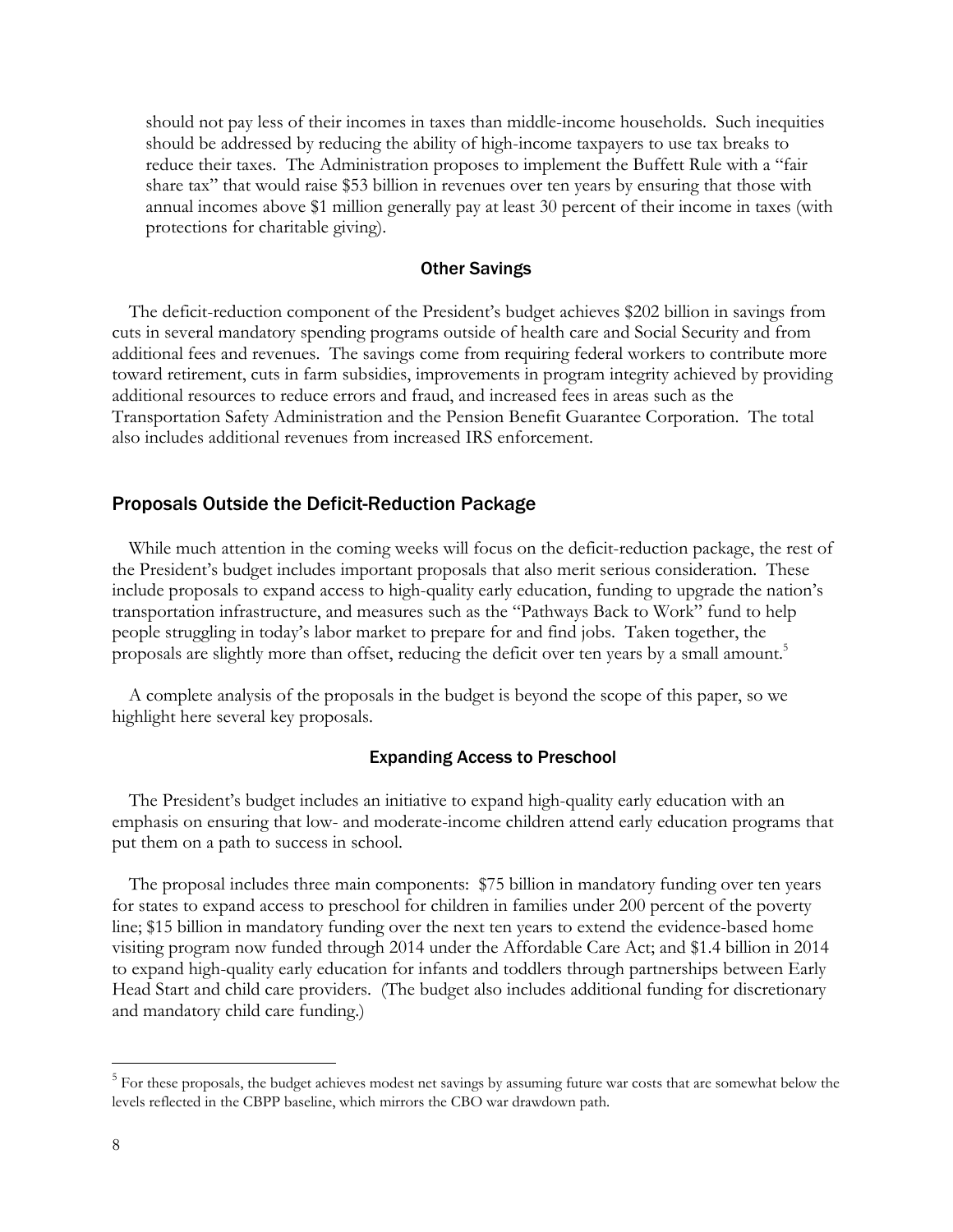Under the preschool component of the proposal, states would use these funds to expand access to high-quality preschool to four-year-olds with incomes under 200 percent of the poverty line. States would be required to contribute their own funds to the initiative as well, with the state share of the costs growing over time. States that already offer universal preschool to low-income fouryear-olds could use the funds to expand full-day kindergarten for low-income students or, if full-day kindergarten is already in place, to expand preschool for low-income three-year-olds. States would have a financial incentive to increase access to high-quality preschool for middle-income students as well.

 The other two components of this initiative are also important. Evidence-based home visiting programs work with pregnant women and new parents, in their homes, to help the parents foster healthy child development through good nutrition, effective parenting, and other strategies; identify any health or developmental issues their child may have; and connect to needed help, including highquality early education programs.<sup>6</sup> In addition, the investment in improving early learning and child care programs for infants and toddlers should help those children get off to a better start so they can be more successful in preschool and later in elementary school.

Taken together, this initiative is based on an extensive body of research that shows that children with access to high-quality early education are better prepared for school and have better educational outcomes. Some studies have documented other important positive impacts, including improved health and a reduced likelihood of being involved with the criminal justice system.<sup>7</sup>

The preschool initiative is financed by an increase in taxes on tobacco products. This financing mechanism is sound policy, providing needed resources while also reducing cigarette smoking and other tobacco use. Cigarette smoking is the leading cause of preventable disease in the United States, accounting for about 20 percent of all deaths each year; 50 percent of adult smokers die prematurely from tobacco-related disease.<sup>8</sup> Higher tobacco taxes reduce tobacco consumption, particularly among teenagers, leading to fewer premature deaths.<sup>9</sup> Tobacco taxes are regressive, because low-income people smoke more than people at higher income levels and because the tax itself is based on consumption not income. However, low-income people also benefit disproportionately from the health benefits (principally lower rates of smoking-related disease and death) of a higher tobacco tax because they are more likely to quit in response to higher taxes.<sup>10</sup>

 $\overline{a}$ 

 $6$  For information on home visiting programs that have been shown to have positive impacts, see http://mchb.hrsa.gov/programs/homevisiting/models.html.

<sup>&</sup>lt;sup>7</sup> Pianta et al, "The Effects of Preschool Education: What We Know, How Public Policy Is or Is Not Aligned With the Evidence Base, and What We Need to Know," Psychological Science in the Public Interest, 2009, http://www.psychologicalscience.org/journals/pspi/pspi\_10\_2.pdf.

<sup>&</sup>lt;sup>8</sup> US Surgeon General, "Preventing Tobacco Use Among Youth and Young Adults," 2012, http://www.surgeongeneral.gov/library/reports/preventing-youth-tobacco-use/full-report.pdf; Center for Disease Control and Prevention, "Health Effects of Cigarette Smoking," http://www.cdc.gov/tobacco/data\_statistics/fact\_sheets/health\_effects/effects\_cig\_smoking/index.htm.

<sup>&</sup>lt;sup>9</sup> US Surgeon General, "Preventing Tobacco Use Among Youth and Young Adults," 2012, http://www.surgeongeneral.gov/library/reports/preventing-youth-tobacco-use/full-report.pdf.

<sup>&</sup>lt;sup>10</sup> Matthew Farrelly, et al., "Response by Adults to Increases in Cigarette Prices by Sociodemographic Characteristics," Southern Economic Journal, Vol 68 No. 1, 2001, pp. 156-165; Jonathan Gruber and Botond Koeszegi, "Tax Incidence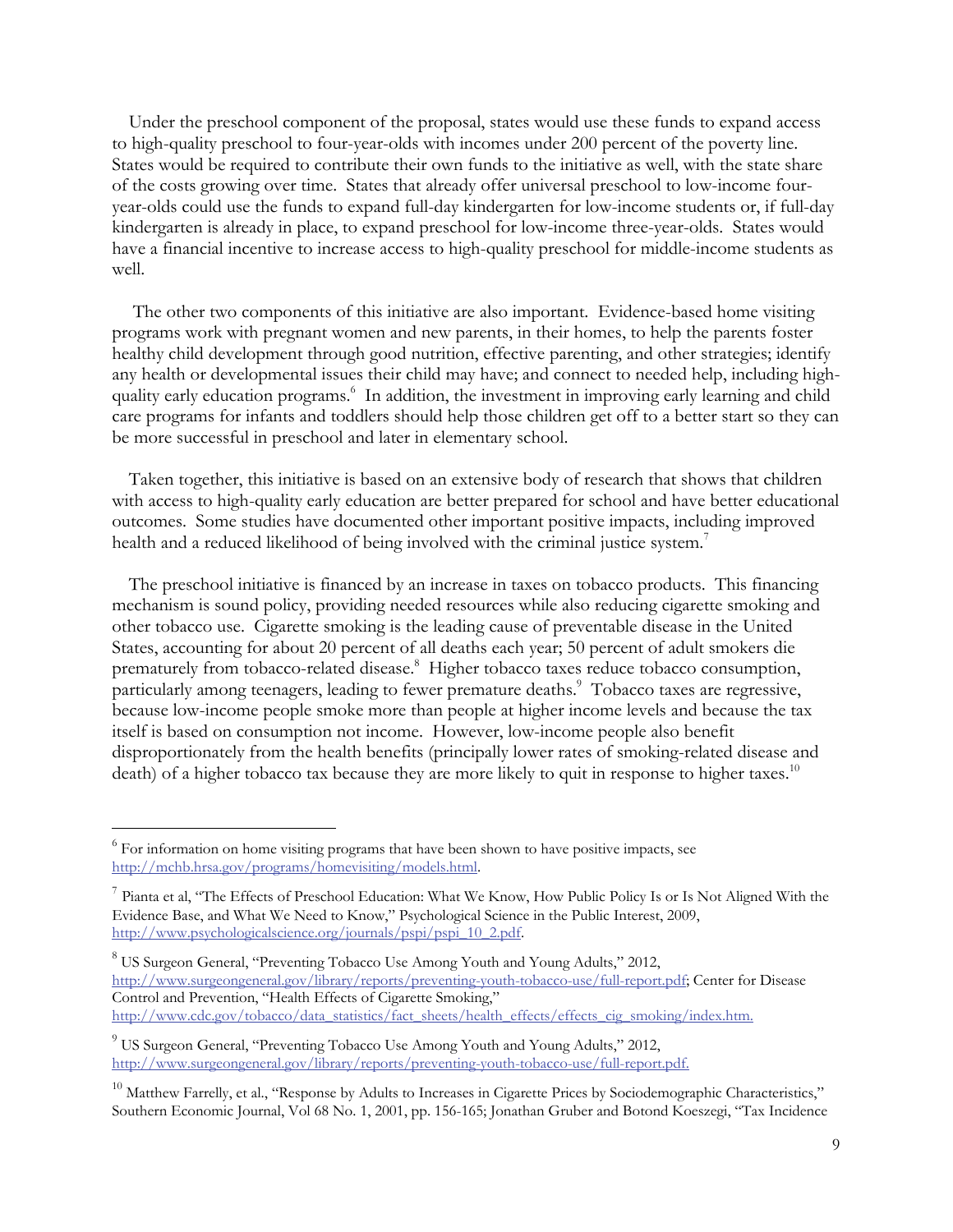Investing in high-quality early education and reducing smoking can improve the nation's overall economic well-being by raising the skills of the future workforce and preventing premature death from cutting short the lives of people who otherwise would be contributing to the economy.

#### Infrastructure Investment

The budget proposes a six-year reauthorization of the Surface Transportation Act, which Congress has continued by short-term extensions for some time. Combined with other infrastructure financing initiatives, infrastructure spending would increase by \$128 billion over the decade. In addition, the Administration proposes America Fast Forward (AFF) bonds, similar to the successful Build America Bonds program. Under AFF, infrastructure and other development bonds issued by state and local governments are subsidized by having the federal government pay 28 percent of the interest on those bonds. This approach subsidizes state and local infrastructure financing more efficiently than the traditional approach of making the interest tax-free to investors in those bonds, while also encouraging more investors to buy them (because they would be attractive to investors with no tax liability, such as pension funds).

#### Unemployment Insurance Reforms

The budget includes an important proposal from the previous Obama budget to reform the financing of the unemployment insurance (UI) system in order to strengthen its soundness and solvency and reduce the need for state UI systems to borrow from the federal government in future recessions. This proposal would reduce the deficit by \$51 billion over ten years and leave states better prepared for a future downturn.

Under current law, states that have borrowed from the federal government in recent years to pay UI benefits must now pay interest on, and start repaying, those loans. The proposal would grant states relief in 2014 and 2015, but would require an increase in the minimum UI tax base in subsequent years in order to produce larger state UI trust fund surpluses when the economy is healthy, so that states are better prepared to pay UI benefits in the next recession without having to rely as heavily on borrowing from the federal government.

### Maintain the Earned Income Tax Credit and Child Tax Credit

In 2009, policymakers enacted several important improvements to the Earned Income Tax Credit (EITC) and Child Tax Credit (CTC) that make them more effective at promoting and rewarding work and reducing child poverty. The EITC changes reduced marriage penalties in the EITC and expanded the credit for families raising more than two children, recognizing the higher costs these families face. The CTC changes ensured that more low-income families could benefit from the credit. Together, these improvements lifted 1.5 million people out of poverty in 2011, including 800,000 children.

 $\overline{a}$ 

When Individuals are Time-Inconsistent: The Case of Cigarette Excise Taxes," Journal of Public Economics 88 (2004): pp. 1959-1987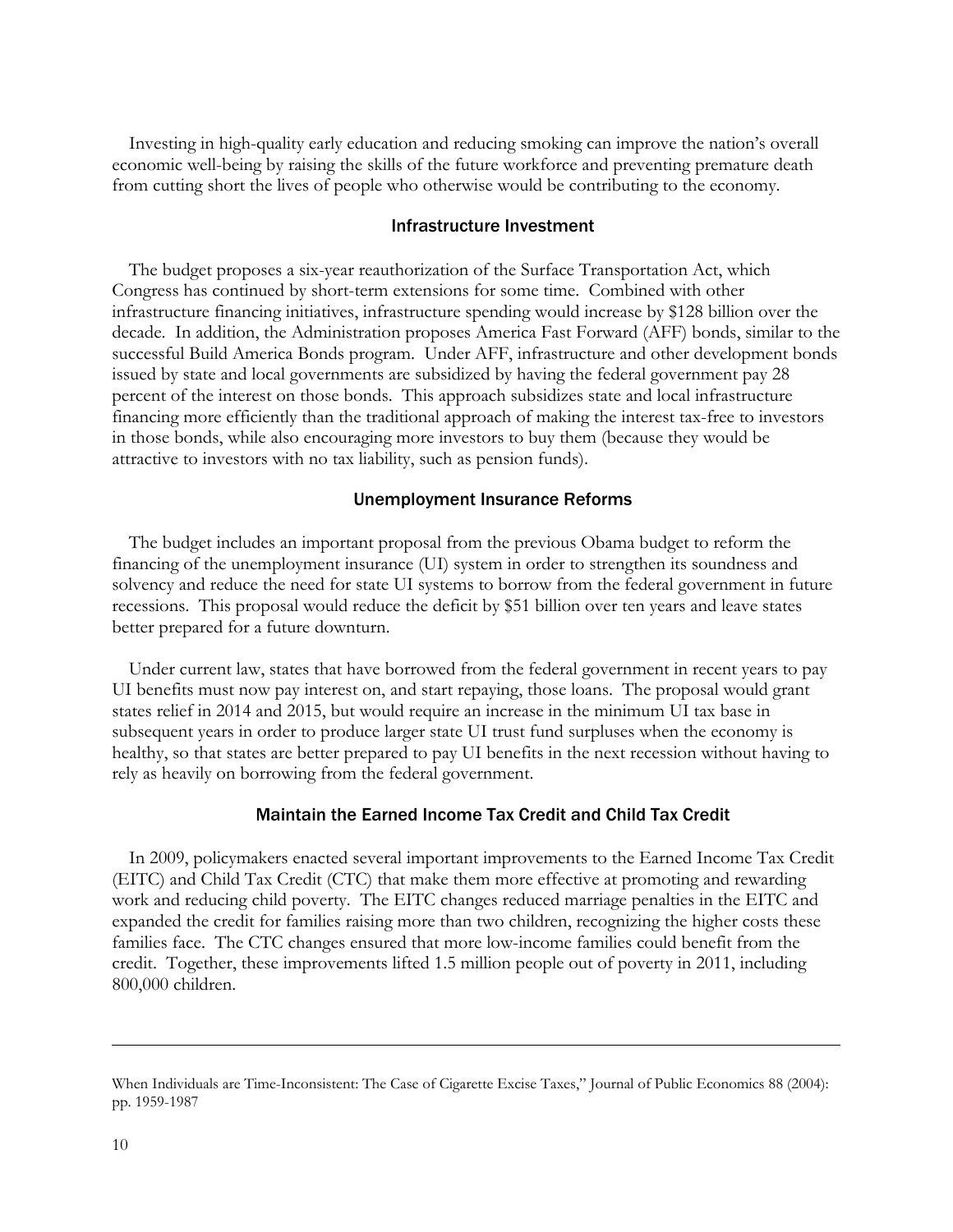Policymakers extended these improvements through 2017 in the "fiscal cliff" bill enacted in early January but did not make them permanent (the bill made many other expiring tax breaks permanent). The President's budget would make these improvements permanent. It also would permanently extend the American Opportunity Tax Credit, which helps low- and middle-income students pay for college.

### Additional Revenue Proposals

To ensure that the proposals outside of the deficit-reduction package do not increase the deficit, the budget includes some additional revenue raisers and spending reductions. Many of the revenueraising provisions were in previous budgets, such as eliminating the "carried interest" tax break that allows investment fund managers to pay taxes on a large part of their income at the lower capital gains rate, imposing a fee on large financial institutions, and reinstating Superfund taxes. Two new proposals of note would:

- **Restore the estate tax to 2009 levels.** The budget would save \$72 billion by restoring, starting in 2018, the estate tax rules that were in place in 2009, under which the first \$3.5 million of an estate for an individual — effectively the first \$7 million for a couple — was entirely exempt from the tax, with only the estates of the wealthiest one-quarter of 1 percent of people who died subject to any estate tax at all. The "fiscal cliff" deal enacted at the start of this year made permanent a provision that eviscerates still more of the estate tax, exempting the first \$5.25 million of an individual's estate (\$10.5 million for a couple) and lowering the estate tax rate, and thereby providing tens of billions of dollars of additional tax cuts to the estates of the wealthiest one-quarter of 1 percent of Americans who die. The Obama budget would end these additional estate tax cuts.
- **Close an IRA loophole.** The budget closes a tax loophole that allows some wealthy privateequity managers to accumulate millions in tax-preferred retirement accounts, despite yearly contribution limits, by undervaluing the equity interests they transfer into such accounts. Tax experts have commented that this is apparently how Governor Romney accumulated an IRA worth tens of millions of dollars, as disclosed on his tax returns during his candidacy for President. The President's budget addresses this loophole by limiting the amount that a taxpayer can accumulate in an IRA, a defined benefit plan, or a defined contribution plan to \$3 million. This proposal saves \$9 billion in revenue over ten years.

The budget also indicates that the President supports reforms to corporate taxes that are "revenue neutral." The Administration's revenue-neutral approach would require expiring corporate tax breaks — known as "tax extenders" — to be paid for. As part of that approach, the budget documents present specific proposals to reduce a number of specific business tax breaks (such as ending some features of the tax code that encourage multinational corporations to avoid taxes by shifting profits to tax havens), and to make permanent a number of corporate tax extenders (such as the tax credit for research and experimentation, which the Administration also proposes to expand).